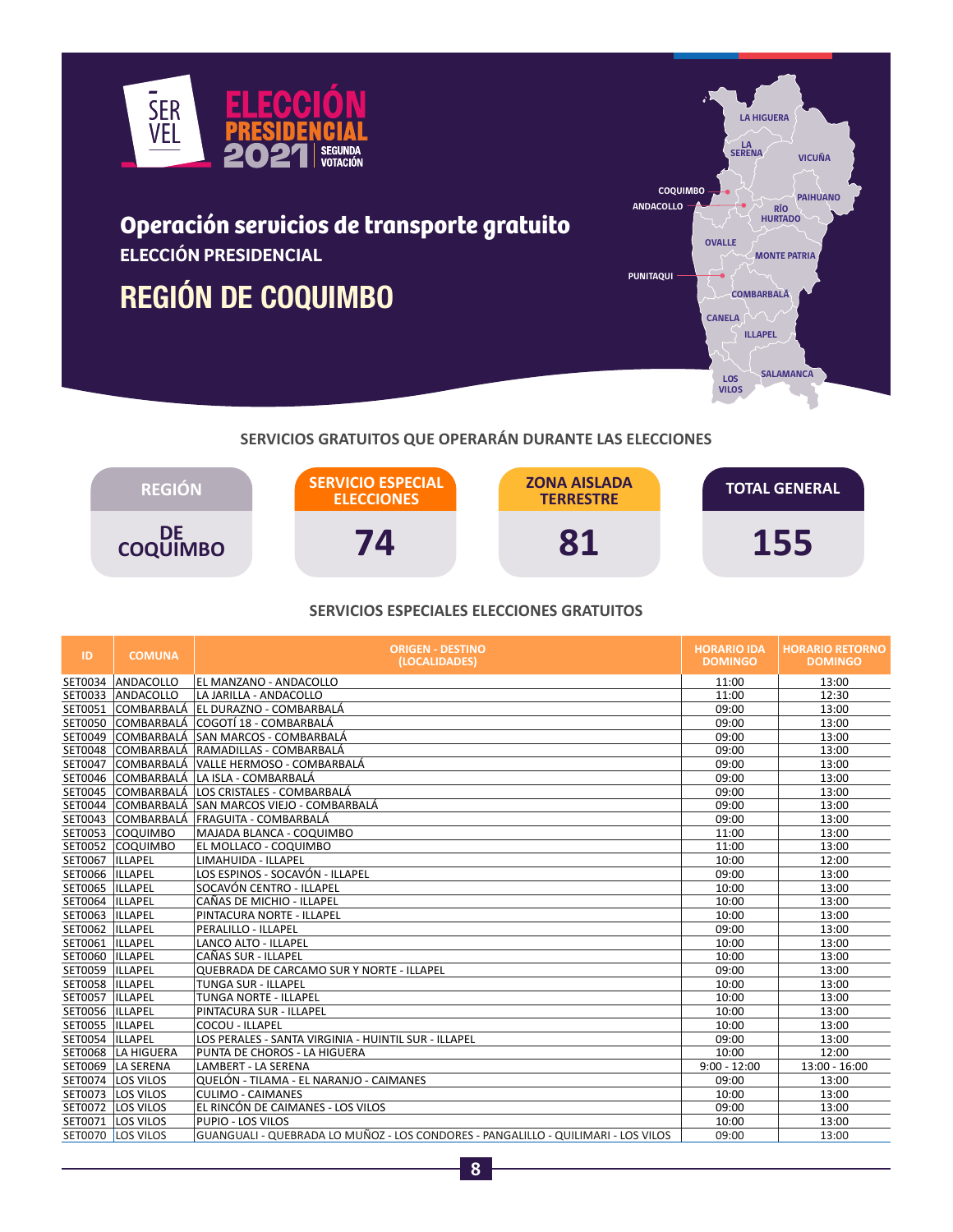

#### **SERVICIOS ESPECIALES ELECCIONES GRATUITOS**

| ID             | <b>COMUNA</b>      | <b>ORIGEN - DESTINO</b><br>(LOCALIDADES)                                                                | <b>HORARIO IDA</b><br><b>DOMINGO</b> | <b>HORARIO RETORNO</b><br><b>DOMINGO</b> |
|----------------|--------------------|---------------------------------------------------------------------------------------------------------|--------------------------------------|------------------------------------------|
| SET0077        |                    | MONTE PATRIA LAURELES-RAPEL                                                                             | 09:00                                | 12:00                                    |
| SET0076        |                    | MONTE PATRIA MAITEN-CAREN                                                                               | 9:00-10:00                           | 12:00-13:00                              |
| SET0075        |                    | MONTE PATRIA HUANILLA-MONTE PATRIA                                                                      | 09:00                                | 12:00                                    |
| SET0094        | <b>OVALLE</b>      | BARRANCA DE VILLASECA - OVALLE                                                                          | 09:00                                | 12:30                                    |
| SET0093        | <b>OVALLE</b>      | SAN JULIÁN - BARRAZA                                                                                    | 09:00                                | 12:30                                    |
| SET0092        | <b>OVALLE</b>      | SAN JULIÁN - OVALLE                                                                                     | 09:00                                | 12:30                                    |
| SET0091        | <b>OVALLE</b>      | <b>ESPINAL - BARRAZA</b>                                                                                | 09:00                                | 13:00                                    |
| SET0090        | <b>OVALLE</b>      | <b>ALCONES ALTOS - BARRAZA</b>                                                                          | 13:00                                | 16:30                                    |
| SET0089        | <b>OVALLE</b>      | <b>LOS NOGALES - OVALLE</b>                                                                             | 09:00                                | 13:00                                    |
| <b>SET0088</b> | <b>OVALLE</b>      | CHALINGA - BARRAZA                                                                                      | 09:00                                | 13:00                                    |
| SET0087        | <b>OVALLE</b>      | TABALÍ - BARRAZA                                                                                        | 09:00                                | 13:00                                    |
| SET0086        | <b>OVALLE</b>      | <b>SONORA - OVALLE</b>                                                                                  | 9:00:00-12:00                        | 13:00-15:00                              |
| SET0085        | <b>OVALLE</b>      | CAMARICO CHICO - OVALLE                                                                                 | $9:00 - 12:00$                       | $13:00 - 15:00$                          |
| SET0084        | <b>OVALLE</b>      | TRANQUILLA - BARRAZA                                                                                    | 09:00                                | 13:00                                    |
| SET0083        | <b>OVALLE</b>      | LORENZO DE PERALTA DE PUNILLA - CERRILLOS DE TAMAYA                                                     | 09:00                                | 13:00                                    |
| SET0082        | <b>OVALLE</b>      | LA MINA - LOS CANELOS - BARRAZA                                                                         | 10:00                                | 13:00                                    |
| SET0081        | <b>OVALLE</b>      | <b>MAITENCILLO - BARRAZA</b>                                                                            | 09:00                                | 13:00                                    |
| SET0080        | <b>OVALLE</b>      | CERRO BLANCO - BARRAZA                                                                                  | 10:00                                | 13:00                                    |
| SET0079        | <b>OVALLE</b>      | MANTOS DE HORNILLOS (CABEZA DE LEÓN) - BARRAZA                                                          | 10:00                                | 13:30                                    |
| SET0078        | <b>OVALLE</b>      | TENIENTE ALTO (CABEZA DE LEÓN) - PEÑABLANCA - OVALLE                                                    | 09:00                                | 13:30                                    |
|                | SET0095   PAIHUANO | ALCOHUAZ - PAIHUANO                                                                                     | $9:00 - 11:00$                       | $12:30 - 15:00$                          |
| SET0099        | PUNITAQUI          | EL PERAL DE QUILES-PUNITAQUI (SAN PEDRO DE QUILES)                                                      | 10:00                                | 13:00                                    |
| SET0098        | PUNITAQUI          | AJIAL DE QUILES - PUNITAQUI / EL MAITEN DE LA LAJA - PUNITAQUI                                          | 10:00                                | 13:00                                    |
| SET0097        | PUNITAQUI          | PARRAL DE QUILES - PUNITAQUI                                                                            | 13:30                                | 17:00                                    |
| SET0096        | PUNITAQUI          | EL DURAZNO DE QUILES - PUNITAQUI                                                                        | 10:00                                | 13:00                                    |
| SET0105        |                    | RÍO HURTADO PARRAL - QUEBRADA SANTANDER - SAMO ALTO                                                     | 09:00                                | 12:00                                    |
| SET0104        | <b>RÍO HURTADO</b> | FUNDINA NORTE - CARACOLES - SAN PEDRO NORTE - SAMO ALTO                                                 | 09:00                                | 13:00                                    |
| SET0103        |                    | RÍO HURTADO EL SAUCE - SAMO ALTO                                                                        | 09:00                                | 13:00                                    |
| SET0102        |                    | RÍO HURTADO ROMERAL - SAMO ALTO                                                                         | 09:00                                | 13:00                                    |
| SET0101        | RÍO HURTADO        | TAHUINCO - SAMO ALTO / SAMO ALTO - FUNDINA - EL PUERTO - RÍO HURTADO - LAS BREAS - EL<br><b>BOLSICO</b> | $8:30 - 12:00$                       | 13:00 - 15:30                            |
| SET0100        | RÍO HURTADO        | LAS BREAS - EL PUERTO - FUNDINA - SAMO ALTO / TAHUINCO - SAMO ALTO                                      | $8:30 - 12:00$                       | 13:00 - 15:30                            |
| SET0106 VICUÑA |                    | MAMALLUCA - VICUÑA                                                                                      | 09:00                                | 13:00                                    |

### **SERVICIOS SUBSIDIADOS REGULARES QUE OPERARÁN CON GRATUIDAD**

| ID        | <b>COMUNA</b>     | <b>ORIGEN - DESTINO</b><br>(LOCALIDADES)                                                                                                                     | <b>HORARIO IDA</b><br><b>DOMINGO</b> | <b>HORARIO RETORNO</b><br><b>DOMINGO</b> |
|-----------|-------------------|--------------------------------------------------------------------------------------------------------------------------------------------------------------|--------------------------------------|------------------------------------------|
| CTR0364 1 | CANELA            | LOS RULOS-EL DURAZNO-LOS POZOS-CANELA ALTA-CANELA BAJA                                                                                                       | 9:00                                 | 12:30                                    |
| CTR0291 4 | <b>CANELA</b>     | CANELA ALTA- CALDERA-ANGOSTURA-HUENTELAUQUEN SUR- HUENTELAUQUEN NORTE<br>-CHIGUALOCO -LOS VILOS                                                              | 9:30                                 | 12:00                                    |
| CTR0291 3 | <b>CANELA</b>     | HUENTELAUQUEN SUR-HUENTELAUQUEN NORTE- TALINAY- ANGOSTURA-CANELA ALTA                                                                                        | 9:00                                 | 12:30                                    |
| CTR0291 2 | <b>CANELA</b>     | JUNOUILLAR-LOS POZOS-LAS TRANCAS-CANELA ALTA-CANELA BAJA                                                                                                     | 9:30                                 | 12:30                                    |
| CTR0291 1 | <b>CANELA</b>     | LA PARRITA-LA UBILLA- LAS BARRANCAS-EL TALHUEN -CANELA ALTA-CANELA BAJA- CALDERA-<br>ANGOSTURA- HUENTELAUQUEN SUR- HUENTELAUQUEN NORTE-CHIGUALOCO -LOS VILOS | 9:30                                 | 12:30                                    |
| CTR0023 1 | <b>CANELA</b>     | JABONERÍA-FASICO ALTO-FASICO BAJO-CANELA BAJA                                                                                                                | 9:00                                 | 12:00                                    |
| CTR0022 1 | CANELA            | ESPÍRITU SANTO-LA CORTADERA-POZA HONDA-LA MATANZA-EL CHILCAL-CANELA BAJA                                                                                     | 8:30                                 | 13:00                                    |
| CTR0022 2 | <b>CANELA</b>     | ALHUEMILLA-LAS MOLLACAS-POZA HONDA-LA MATANZA-EL CHILCAL-CANELA BAJA                                                                                         | 9:00                                 | 12:30                                    |
| CTA0370 1 | <b>COMBARBALÁ</b> | LA SAUCERA - SAN LORENZO - LA ESCALERA - RINCÓN DE LAS CHILCAS - COMBARBALÁ                                                                                  | 9:00                                 | 12:00                                    |
| CTA0370 2 | COMBARBALÁ        | RINCÓN DE LAS CHILCAS - LOS SAPOS - LA CANTERA - COMBARBALÁ                                                                                                  | 9:00                                 | 12:00                                    |
| CTA0634 1 | COMBARBALÁ        | LITIPAMPA -EL PERAL- CHIPEL - EL DIVISADERO- QUILITAPIA - EL CHAÑAR -EL PARRAL-COMBARBALÁ                                                                    | 9:00                                 | 12:00                                    |
| CTA0634 3 | COMBARBALÁ        | LAGARRIGUE- LLAHUIN-LAS ARENAS-COMBARBALÁ                                                                                                                    | 9:00                                 | 12:00                                    |
| CTA0634 4 | COMBARBALÁ        | PACLAS- CHINGAY ORREGO-COMBARBALÁ                                                                                                                            | 11:00                                | 14:30                                    |
| CTR0111 1 | <b>COQUIMBO</b>   | MEDIA LUNA-EL INFIERNILLO-EL LLANO-LOS CÓNDORES                                                                                                              | 10:00                                | 12:00                                    |
| CTR0099 2 | <b>COOUIMBO</b>   | TAMBILLOS-LA SERENA-COQUIMBO                                                                                                                                 | 9:00                                 | 12:00                                    |
| CTR0099 1 | <b>COQUIMBO</b>   | QUITALLACO-LAS BARRANCAS-LA SERENA-COQUIMBO                                                                                                                  | 9:00                                 | 12:00                                    |
| CTA0642 2 | ILLAPEL           | ALCAPARROSA-MATANCILLA-ILLAPEL                                                                                                                               | 9:00                                 | 12:30                                    |
| CTR0346 1 | ILLAPEL           | <b>OUEBRADA EL PERAL-EL PERAL-CUZ CUZ-ILLAPEL</b>                                                                                                            | 9:00                                 | 12:00                                    |
| CTR0331 3 | ILLAPEL           | HUINTIL NORTE-COLONIA ALTA-ASIENTO VIEJO-ILLAPEL                                                                                                             | 9:00                                 | 12:000                                   |
| CTR0331 1 | ILLAPEL           | EL CÉSPED-OUEBRADA DE LUCUMAN-PERALES DE CÉSPEDES                                                                                                            | 9:00                                 | 11:00                                    |
| CTR0116 2 | ILLAPEL           | MINCHA SUR-EL RINCÓN DE TUNGA-DOÑA JUANA-COYUNTAGUA-ILLAPEL                                                                                                  | 9:00                                 | 12:30                                    |
| CTR0115 1 | <b>ILLAPEL</b>    | MINCHA NORTE - CABRA CORRAL - ATELCURA ALTA - LA CAPILLA - ATELCURA BAJA - AGUA FRÍA ALTA<br>· CARQUINDANO ALTO - ATUNGUA - CARQUINDANO BAJO - CANELA        | 9:00                                 | 12:30                                    |